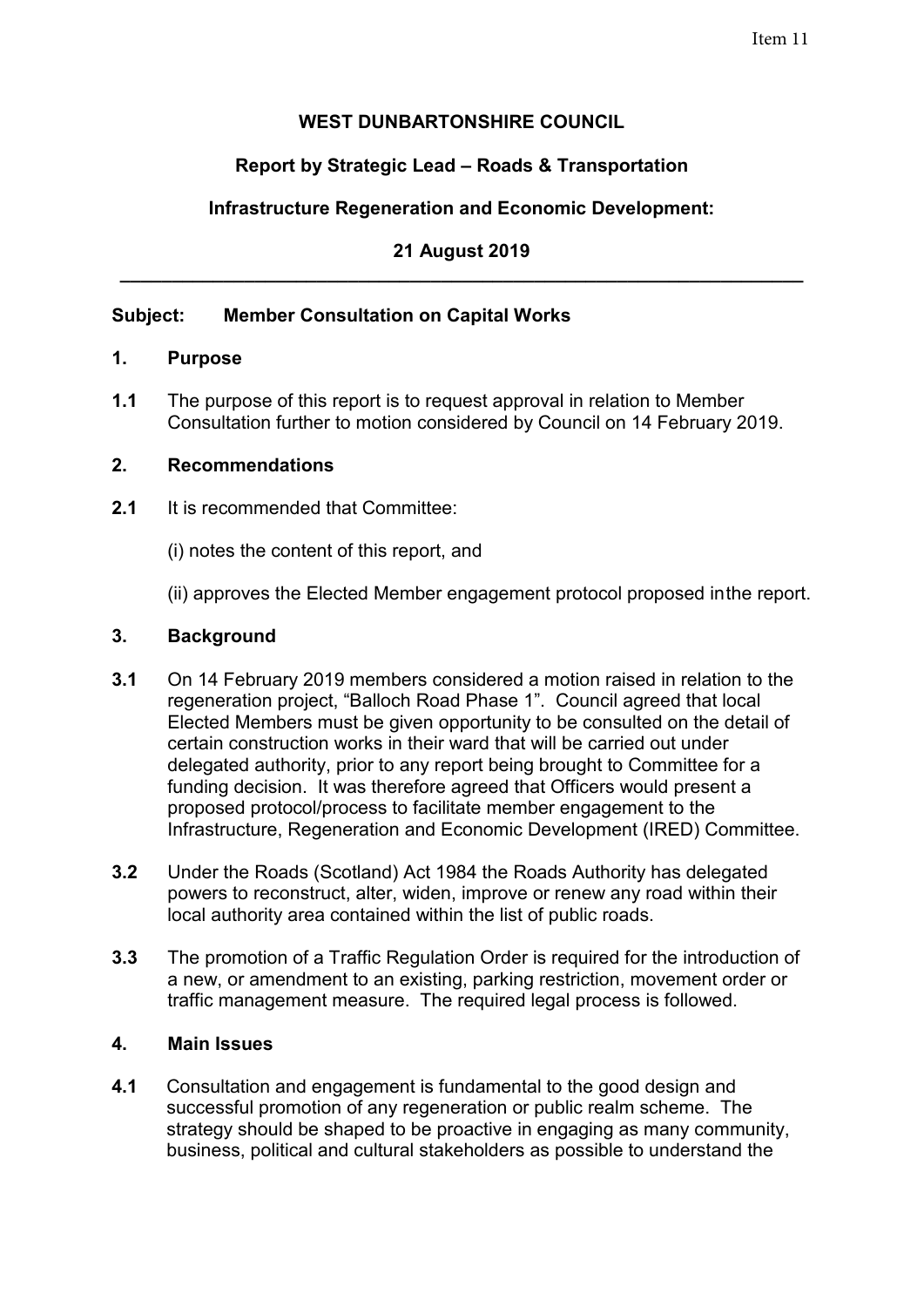local issues experienced by all stakeholders and to maximise the project benefits.

- **4.2** Public realm improvements are a tool to delivering regeneration and developing a sense of place through facilitating economic growth whilst supporting access to jobs, education and businesses in conjunction with improving the experience for all road users.
- **4.3** The public realm includes both vehicular and pedestrian areas contained within the local road and footpath network.
- **4.4** If a project proposes to amend the layout of the existing road and footway network the project team will engage with stakeholders to identify key local issues and priorities and ensure the evolving proposals have taken these into consideration.
- **4.5** The development and delivery of projects have a number of stages and can be set out as follows:
	- o **Project Inception**
	- o **Project Development**
	- o **Project Delivery**
	- o **Evaluation & Monitoring**
- **4.6** It is proposed that in addition to any other local consultation, and the wider stakeholder engagement, local ward members will be briefed in line with the key project milestones identified in 4.5 namely project inception, development and delivery.

The conclusions of these will be recorded and circulated for confirmation before a project proceeds to the next stage.

**4.7** Information will be provided to local ward members of roads infrastructure improvements programmed for their area in advance of works commencing.

#### **5. People Implications**

**5.1** There are no people implications as a result of this report.

#### **6. Financial and Procurement Implications**

**6.1** The engagement protocol has no financial or procurement implications.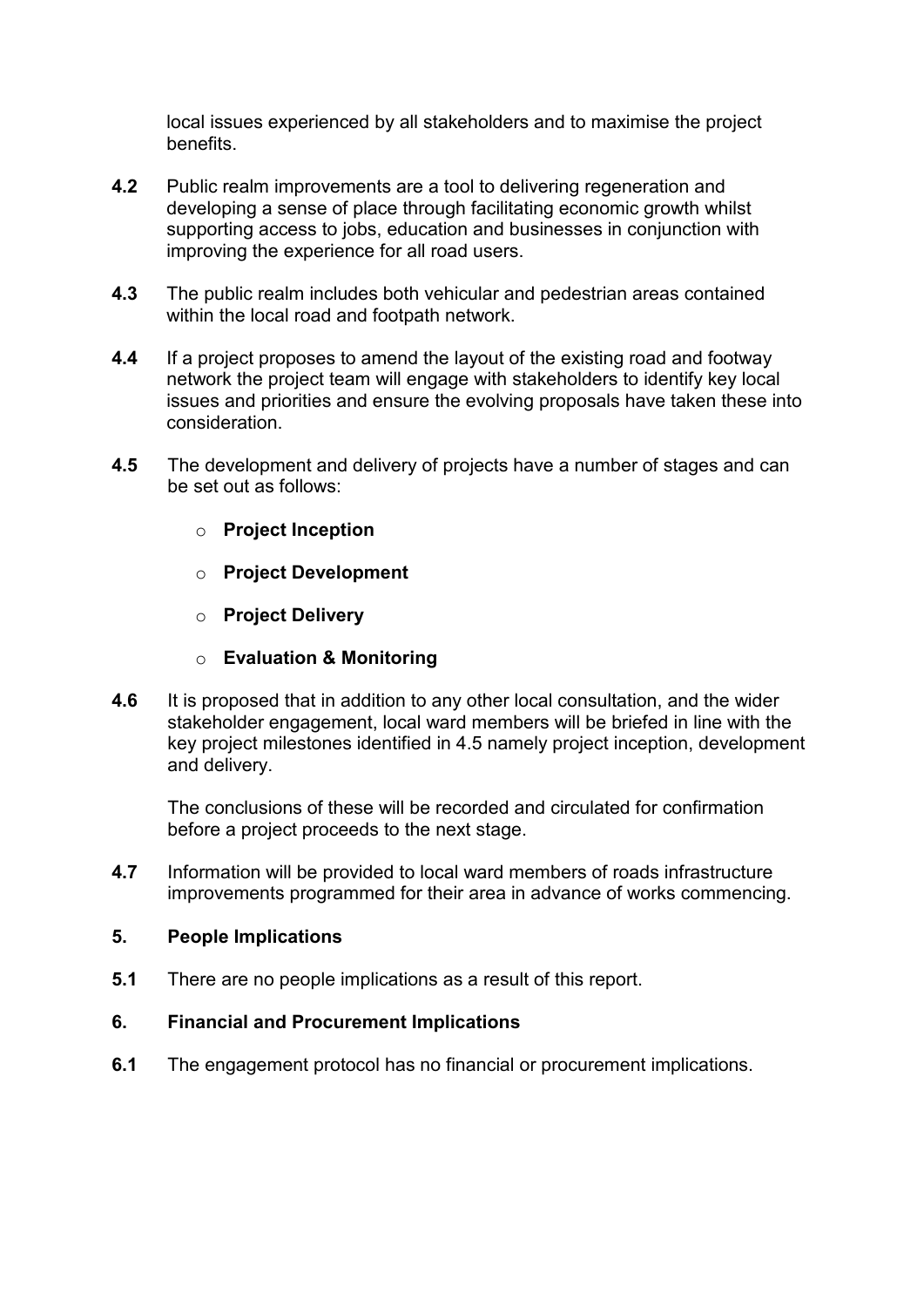## **7. Risk Analysis**

**7.1** The consultation process with partners and key stakeholders ensured that the content of the Strategy and Action Plan is appropriate to assist with the economic prosperity for the local area and that risks are assessed. The Strategy will be reviewed regularly to ensure that any local and national economic changes are integrated where appropriate.

### **8. Equalities Impact Assessment (EIA)**

**8.1** An equalities impact assessment is not necessary for this report.

## **9. Strategic Environmental Assessment (SEA)**

**9.1** A strategic environmental assessment is not necessary for this report. Strategic Environmental Assessments will be undertaken as necessary in the design and delivery of public realm projects.

#### **10. Consultation**

**10.1** The development of the engagement protocol included consultation with officers within the Roads Service and the Regeneration Team as delivery partners of capital projects on the adopted road network.

#### **11. Strategic Assessment**

- **11.1** At its meeting on 25 October 2017, the Council agreed that its five main strategic priorities for 2017- 2022 are as follows:
	- A Strong local economy and improved employment opportunities.
	- Supported individuals, families and carers living independently and with dianity.
	- Meaningful community engagement with active empowered and informed citizens who feel safe and engaged.
	- Open, accountable and accessible local government.
	- Efficient and effective frontline services that improve the everyday lives of residents.
- **11.2** This report's content is aligned with the Council's strategic priorities as stated above.

#### **Gail Macfarlane**

Strategic Lead, Roads & Transportation 21 August 2019